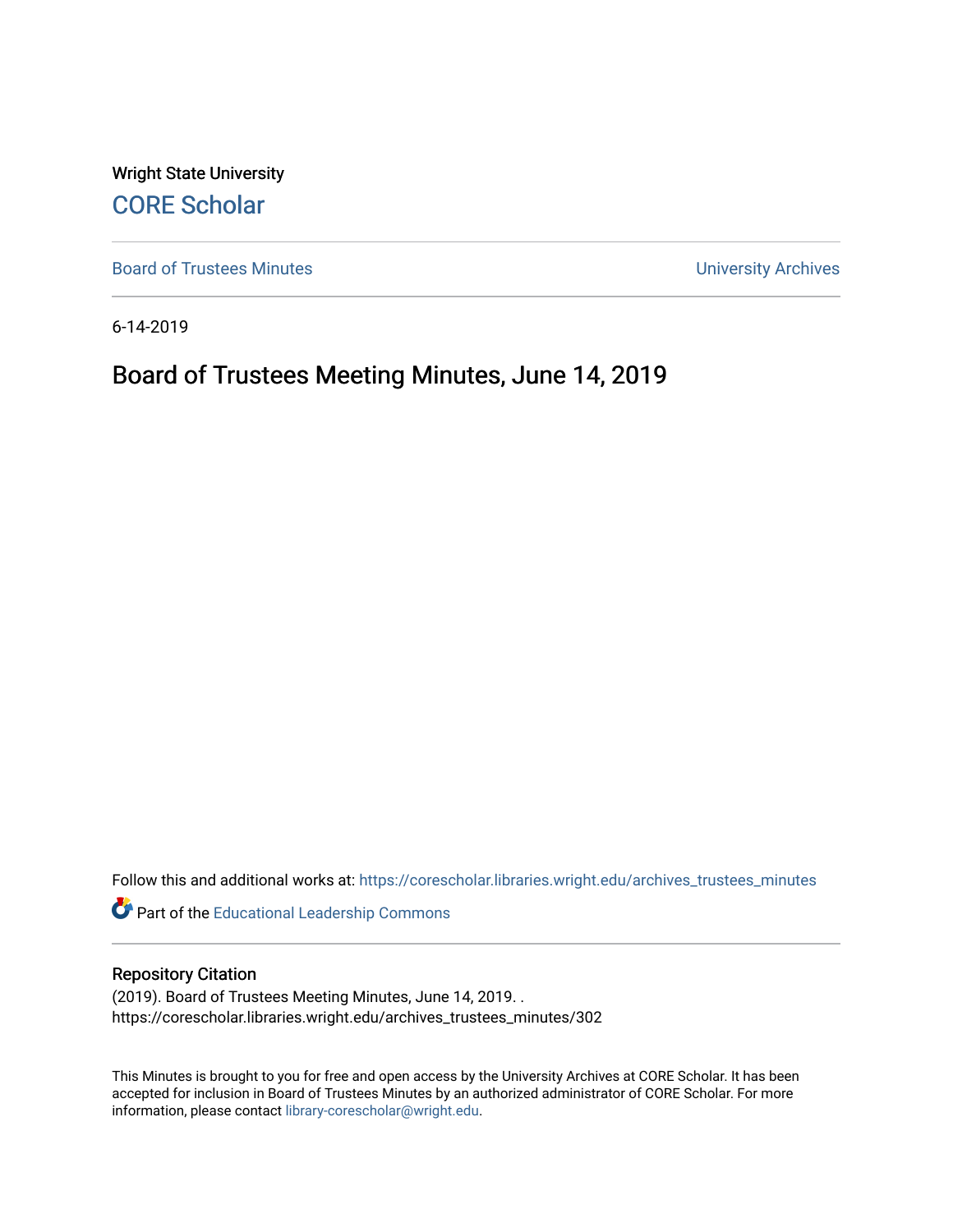## **WRIGHT STATE UNIVERSITY BOARD OF TRUSTEES OFFICIAL PROCEEDINGS OF THE THREE HUNDRED AND SIXTY-THIRD MEETING**

# **June 14, 2019**

#### **INDEX**

|       | <u>INDEX</u>                                                                                                                           |                               |                         |
|-------|----------------------------------------------------------------------------------------------------------------------------------------|-------------------------------|-------------------------|
|       |                                                                                                                                        | Page                          | <b>Resolution</b>       |
| L.    | <b>CALL TO ORDER</b>                                                                                                                   | 1                             |                         |
| П.    | <b>PROOF OF NOTICE OF MEETING</b>                                                                                                      | 1                             |                         |
| III.  | <b>CONFLICT OF INTEREST STATEMENT</b>                                                                                                  | 1                             |                         |
| IV.   | <b>EXECUTIVE SESSION</b>                                                                                                               | 1                             | 19-73                   |
| V.    | <b>RECESS</b>                                                                                                                          | $\overline{2}$                |                         |
| VI.   | <b>RECONVENE - ROLL CALL</b>                                                                                                           | $\overline{2}$                |                         |
| VII.  | <b>CONFLICT OF INTEREST STATEMENT</b>                                                                                                  | $\overline{2}$                |                         |
| VIII. | <b>REPORT OF THE CHAIR</b><br>A. FY20 Student Fee Increase<br>B. Approval of Expenditures \$500,000 and Above<br><b>C.</b> Termination | 3<br>3<br>$\overline{4}$<br>5 | 19-74<br>19-75<br>19-76 |
| IX.   | <b>ADJOURNMENT</b>                                                                                                                     | 6                             |                         |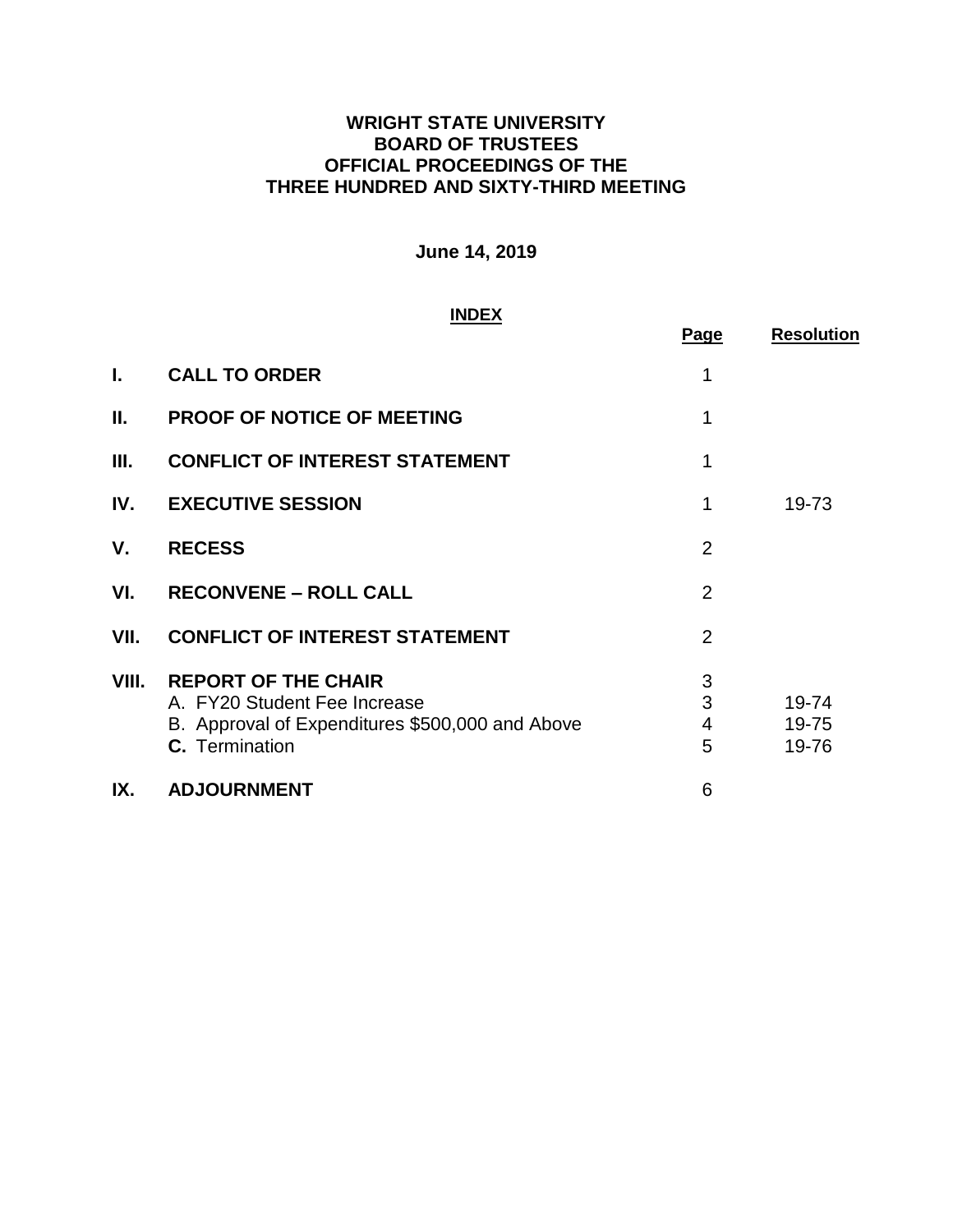#### **WRIGHT STATE UNIVERSITY BOARD OF TRUSTEES OFFICIAL PROCEEDINGS OF THE THREE HUNDRED AND SIXTY-THIRD MEETING**

#### **June 14, 2019**

## **I. CALL TO ORDER**

 The meeting of the Wright State University Board of Trustees was called to order by Mr. Sean Fitzpatrick, chair, on Friday, June 14, 2019, 8:39 a.m., in the Wright Brothers Room, Student Union. Mr. Larry Chan, secretary to the Board of Trustees, called the roll:

#### **Present**

Michael Bridges Sean Fitzpatrick Anuj Goyal Stephanie Green Bruce Langos William Montgomery Grace Ramos

**Absent**  Douglas Fecher C.D. Moore

#### **II. PROOF OF NOTICE OF MEETING**

 Mr. Fitzpatrick reported that the meeting was called by written notification and a quorum was present.

#### **III. CONFLICT OF INTEREST STATEMENT**

Mr. Fitzpatrick read the following conflict of interest statement:

 It is of utmost importance to ensure that all university decisions are free from any real or perceived conflicts of interest.

 Therefore, please be mindful of all obligation with which you have been charged as a Trustee of Wright State University; and take the steps you deem appropriate to perform your duties fairly and impartially.

## **IV.** EXECUTIVE SESSION **EXECUTIVE SESSION**

 In accordance with the Ohio Open Meetings Law, the Board, after a majority of a quorum, determined to hold a Special Executive Session by offering the following resolution: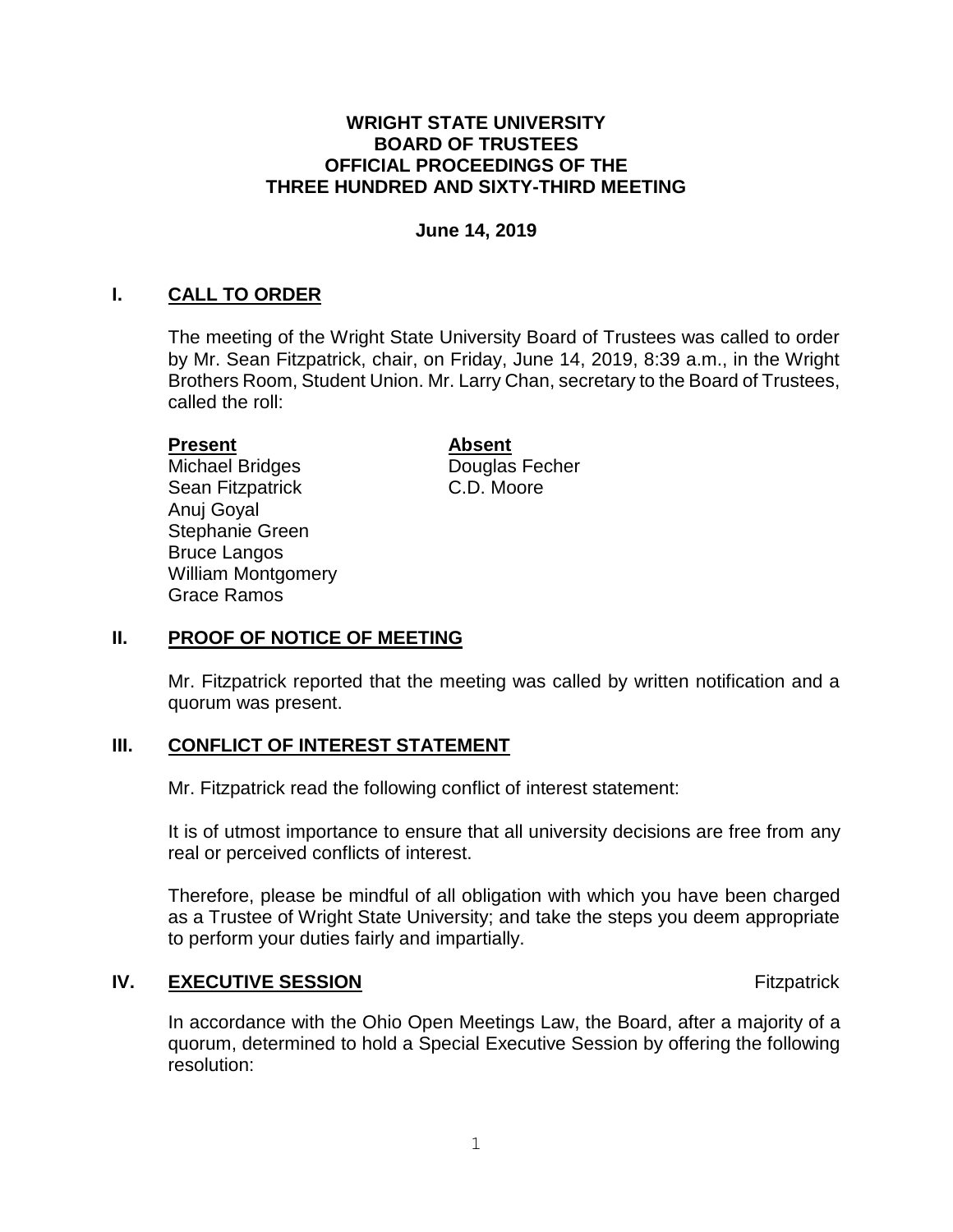## **RESOLUTION 19-73**

<span id="page-3-0"></span> RESOLVED that the Wright State University Board of Trustees agreed to hold an Executive Session on Friday, June 14, 2019; and be it further

 RESOLVED that pursuant to the Ohio Revised Code 121.22 (G), the following issues may be discussed in Executive Session:

- Personnel Discipline
- Personnel Employment

 Mr. Fitzpatrick moved for approval. Mr. Montgomery seconded, and the motion was unanimously approved by roll call vote.

# **V. RECESS**

 The Executive Session adjourned at 12:38 p.m. and the Board took a short break before beginning the Budget Presentation meeting.

# **VI. RECONVENE – ROLL CALL**

 The Wright State University Board of Trustees reconvened at 12.41p.m., in the Apollo Room, Student Union. Mr. Chan called the roll:

#### **Present Absent**

Sean Fitzpatrick Michael Bridges Anuj Goyal **Douglas Fecher** Bruce Langos **Stephanie Green** William Montgomery Grace Ramos Austin Rains Shaun Wenrick

 Mr. Fitzpatrick stated that the Wright State University Board of Trustees is a public body subject to the Ohio Open Meetings Act. It operates on a fixed agenda available to those attending the meeting. Persons wishing to address the Board in its public session should submit a written request to the Board of Trustees' office 72 hours in advance of the meeting in order to be placed on the agenda. However, all persons address the Board at the invitation of the Board and are subject to time limitations and other guidelines established to maintain the good order of the meeting.

# **VII. CONFLICT OF INTEREST STATEMENT**

 Mr. Fitzpatrick read the conflict of interest statement and asked that trustees notify him of any conflicts.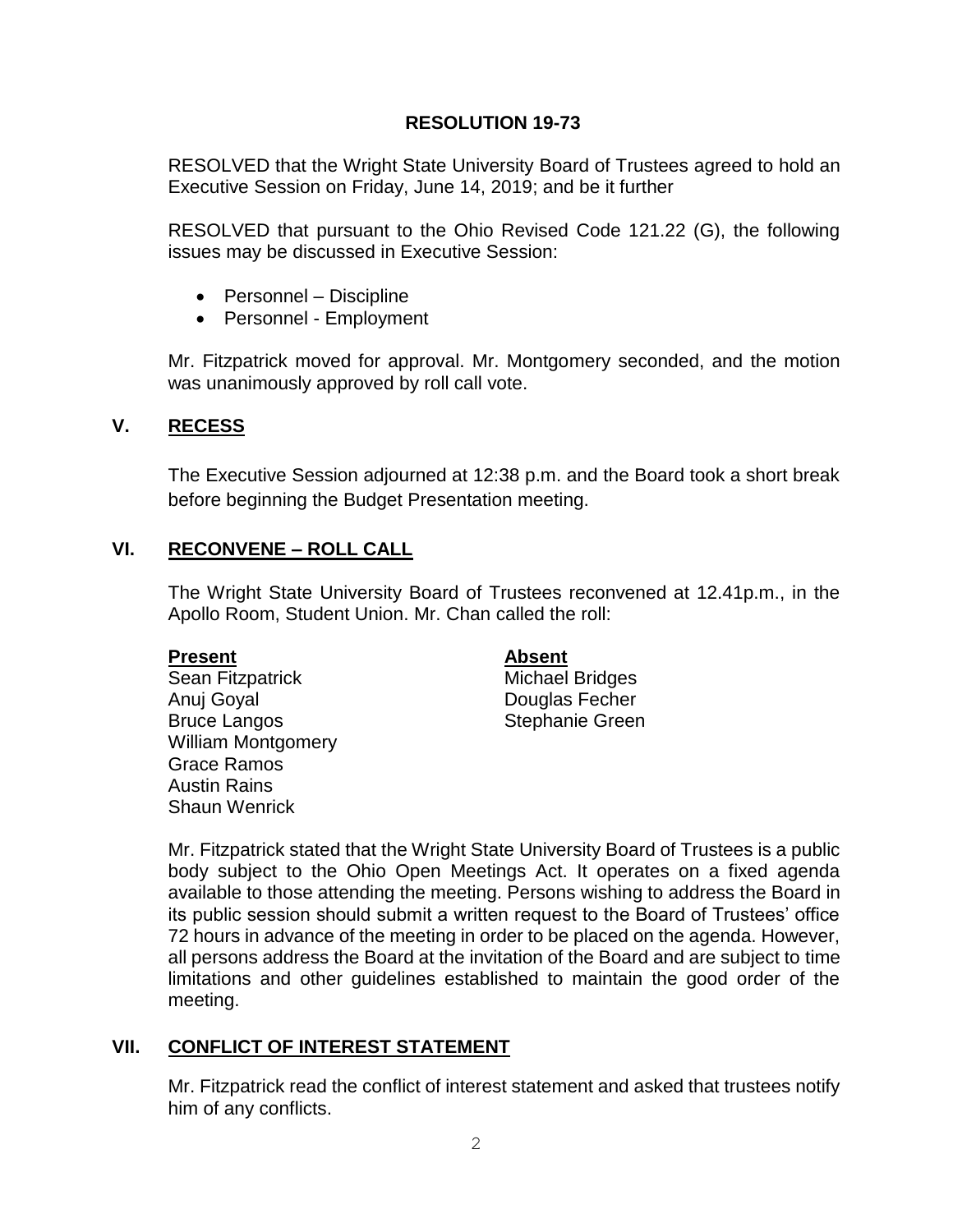#### <span id="page-4-0"></span>**VIII. REPORT OF THE CHAIR**

 With the executive session running much longer than anticipated and the Budget that while the Board had hoped to have a robust discussion on the budget and come to a conclusion, it would be necessary to reschedule the budget presentation for a later date. However, there were several resolutions on the agenda that were addressed at the meeting. Meeting start time delayed from 10:30 until 12:41 p.m., Mr. Fitzpatrick announced

#### **A. FY20 Student Fee Increase**

#### **RESOLUTION 19-74**

#### **FY 2020 Student Fee Increase**

 WHEREAS, the Wright State University Board of Trustees is given the statutory authority and responsibility to assess tuition and fees; and

 WHEREAS, the tuition and fees must be sufficient to fund a quality educational experience; and

 WHEREAS, the potential exists pending approval by the State of Ohio for the Board of Trustees to base the full-time tuition rate on 12 credit hours instead of 11 credit hours, and

 tuition increases and those increases are estimated in the fiscal year 2020 WHEREAS, the current state budget proposal allows for undergraduate budget; therefore, be it

 RESOLVED that the President is authorized to adjust tuition and fee rates for fall 2019 to the maximum amount permitted by law, or by the Chancellor of the Ohio Department of Higher Education; and be it further

 RESOLVED that the President is authorized to enact on behalf of the Board of Trustees any ability given the Board by the State of Ohio to base the full- time tuition rate on 12 credit hours instead of 11 credit hours; and be it further

 RESOLVED that the Dayton Campus and Lake Campus undergraduate credit hour rate for the Fall 2019 incoming Wright Guarantee Tuition Program be increased by approximately 3.5%; and be it further

 RESOLVED that the Dayton Campus and Lake Campus undergraduate credit hour rate for fall semester 2019 for continuing students that are not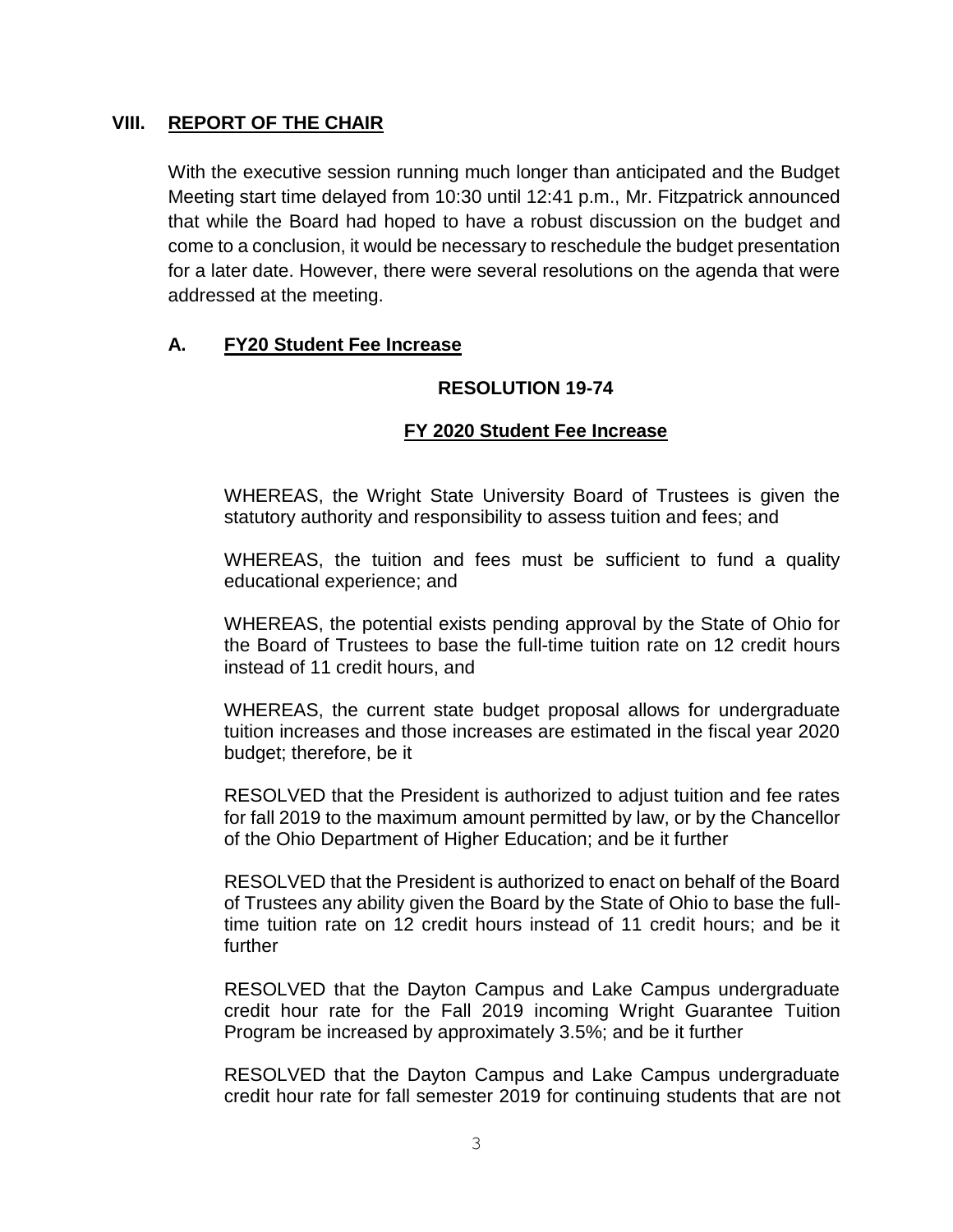part of the Wright Guarantee Tuition Program be increased by approximately 2%; and be it further

 RESOLVED that the Dayton Campus and Lake Campus full time and part- students be increased by approximately 3%; and be it further time undergraduate credit hour rate for fall semester 2019 for non-resident

 RESOLVED that professional fees and non-resident fees for the School of Professional Psychology and the Doctor of Nursing Practice students for fall semester 2019 be increased by approximately 3%; and be it further

 RESOLVED that professional fees and non-resident fees for the Boonshoft School of Medicine for all students be increased approximately 6% beginning Term 1 of the 2019-2020 academic year; and be it further

 RESOLVED that an optional fee for Counseling and Wellness be implemented for \$20 per semester beginning fall 2019; and be it further

 RESOLVED that a differential fee for M.B.A. students of \$100 per credit hour be phased in over four years beginning fall 2019; and be it further

 RESOLVED that this resolution supersedes Resolution 18-68 dated June 8, 2018.

 Mr. Fitzpatrick moved for approval. Dr. Goyal seconded, and the motion was unanimously approved by roll call vote.

#### **B. Approval of Expenditures \$500,000 and Above**

 The following contracts and resolution were presented to the Board for  approval.

| <b>Vendor</b>                             | <b>Description</b><br>of Services | 2019-2020<br><b>Contract</b><br><b>Amount</b> | 2018-2019<br><b>Contract</b><br><b>Amount</b> | <b>Term of Contract</b> |
|-------------------------------------------|-----------------------------------|-----------------------------------------------|-----------------------------------------------|-------------------------|
| AMS-Y Ltd.<br>Partnership                 | Residence &<br>Housing            | \$1,200,000                                   | \$1,200,000                                   | 3/6/1991 - 6/30/20      |
| <b>College Park</b><br>Ltd<br>Partnership | Residence &<br>Housing            | \$1,445,000                                   | \$1,445,000                                   | 3/6/1991 - 6/30/20      |
| Group<br><b>Housing LLC</b>               | Residence &<br>Housing            | \$2,600,000                                   | \$2,583,000                                   | 3/6/1991 - 6/30/20      |

#### **Fiscal Year 2019-2020**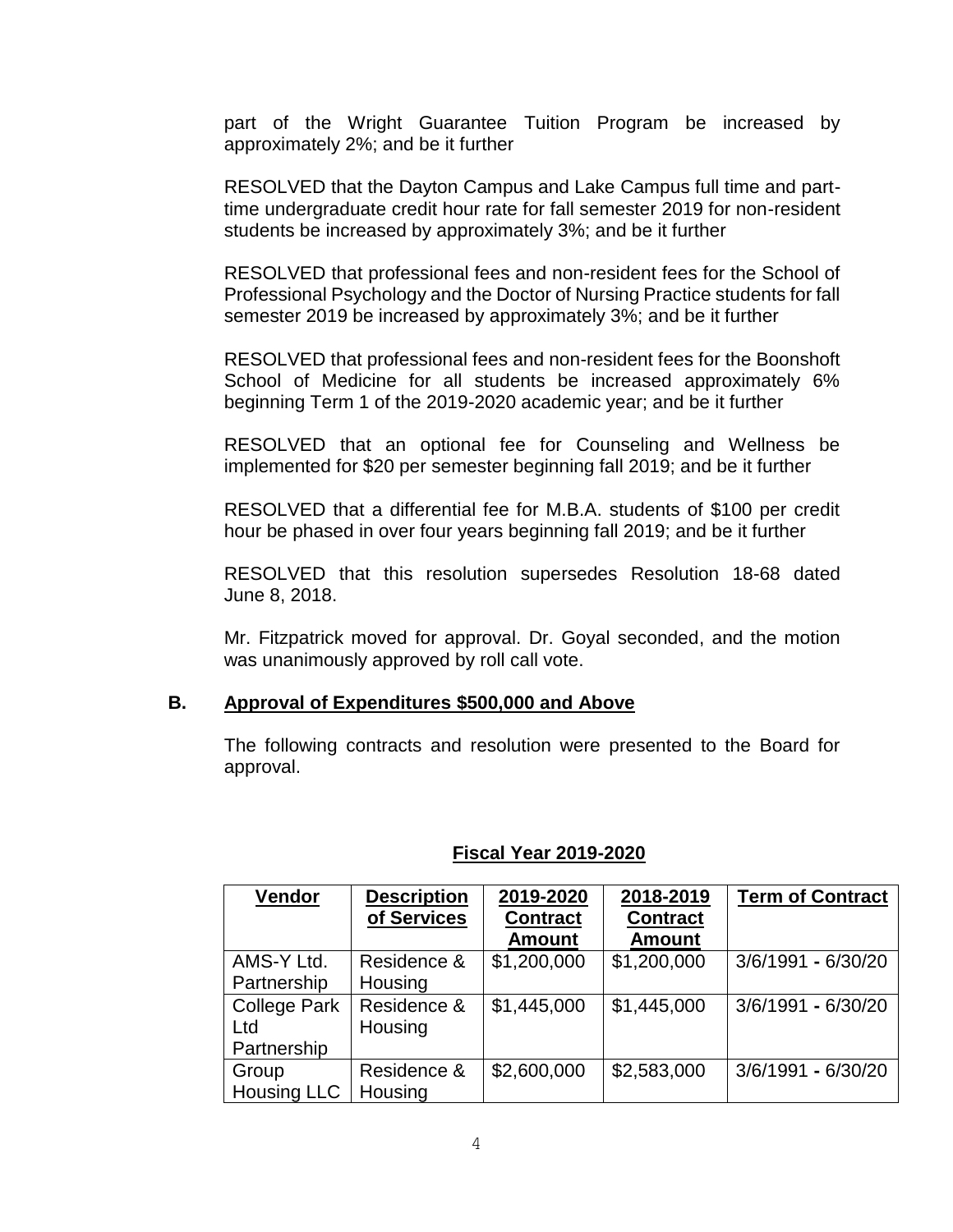| Pine Hill<br>Acres Apt<br><b>LLC</b>      | Residence &<br>Housing | \$1,200,000 | \$1,496,000 | 3/6/1991 -6/30/20  |
|-------------------------------------------|------------------------|-------------|-------------|--------------------|
| The Woods<br>Development   Housing<br>LLC | Residence &            | \$4,400,000 | \$4,938,000 | 3-6-1991 - 6/30/20 |

# **RESOLUTION 19-75**

 WHEREAS, in order for the University to conduct business on an on-going basis, and provide products and services in a timely manner, purchases must be made; and

WHEREAS, these expenditures may exceed \$500,000, therefore be it

 RESOLVED that authorization is granted for the accompanying contracts now before the Board of Trustees be, and hereby is, approved.

 Mr. Fitzpatrick moved for approval. Ms. Ramos seconded, and the motion was unanimously approved by roll call vote.

#### **C. Termination**

#### **RESOLUTION 19-76**

 WHEREAS, the Board has reviewed the recommendations of the Hearing Board and of the President; and

 WHEREAS, the Board has considered the statements made on Dr. William Mosier's behalf by his attorney;

 NOW, THEREFORE, be it RESOLVED that, pursuant to Article 15.3 of the University's collective bargaining agreement with the AAUP-WSU, the Board APPROVES the termination of Dr. William Mosier, effective June 30, scholarship, or professional service; substantial and manifest neglect of duty; and personal conduct which presents a serious threat to health or safety of any person in the University community, manifests severe and continuing harassment or discrimination, or otherwise substantially impairs the Bargaining Unit Faculty Member's fulfillment of the institutional responsibilities. 2019, for demonstrated incompetence or dishonesty in teaching,

responsibilities.<br>Mr. Fitzpatrick moved for approval. Mr. Langos seconded, and the motion was unanimously approved by roll call vote.